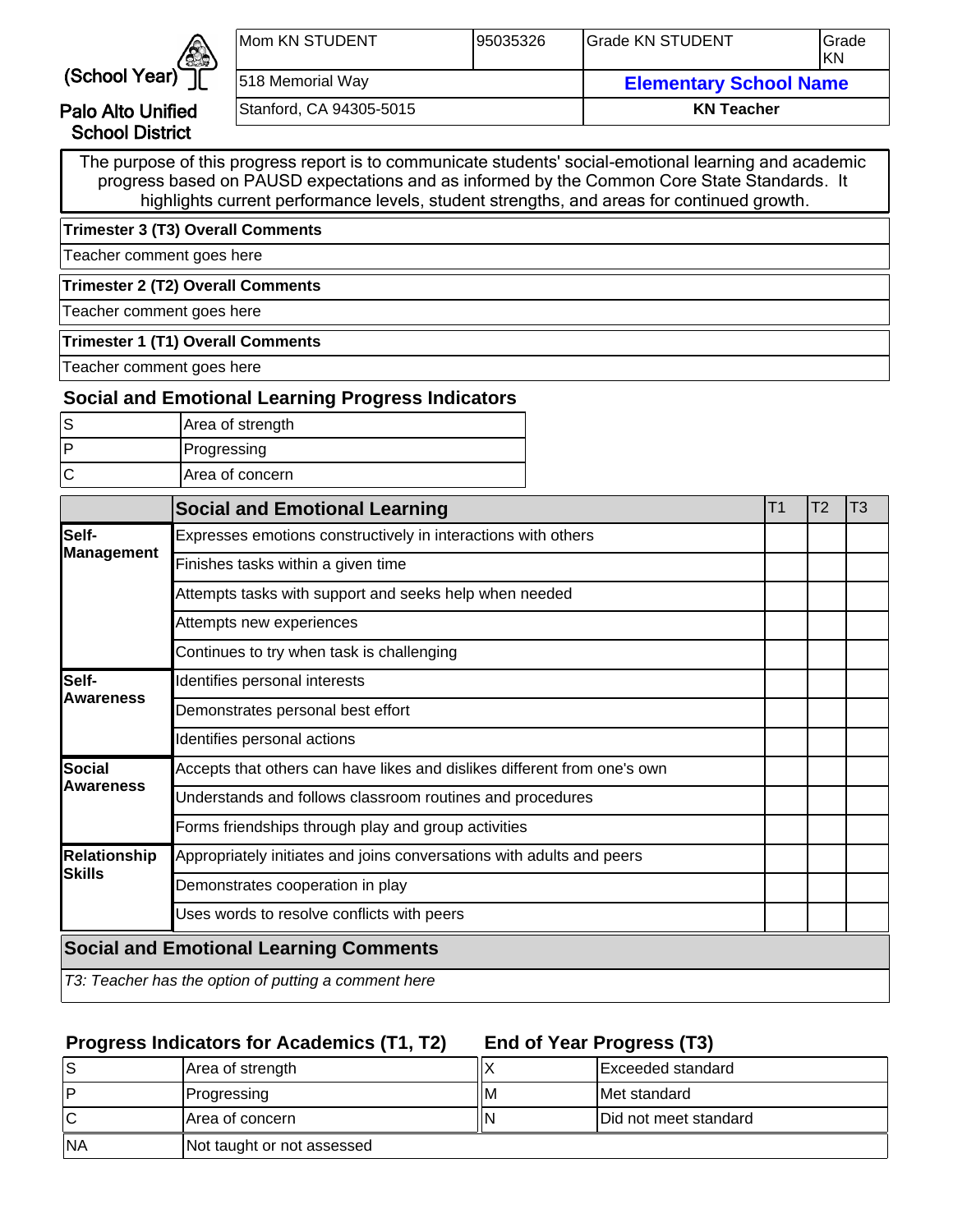|                                                    | <b>English Language Arts</b>                                                                                                                                               |                |                |                |
|----------------------------------------------------|----------------------------------------------------------------------------------------------------------------------------------------------------------------------------|----------------|----------------|----------------|
|                                                    | <b>Reading</b>                                                                                                                                                             | T <sub>1</sub> | T <sub>2</sub> | T <sub>3</sub> |
| Key Ideas/Details                                  | With assistance, names the main topic of a text and retells familiar stories using<br>details about characters, setting, and major events                                  |                |                |                |
| Craft/Structure                                    | Recognizes types of text (e.g., informational, fictional, and poetry) and identifies<br>author, illustrator, and parts of a book                                           |                |                |                |
| Integration of<br>Knowledge and<br><b>Ideas</b>    | With assistance, compares and contrasts similar texts                                                                                                                      |                |                |                |
| Foundational<br><b>Skills</b>                      | Names letters                                                                                                                                                              |                |                |                |
|                                                    | Produces letter sounds                                                                                                                                                     |                |                |                |
|                                                    | Applies multiple strategies (e.g., sounding out, using first-letter sound, picture<br>clues, and sentence meaning) to read grade-level words and to understand the<br>text |                |                |                |
| <b>Range of Reading</b>                            | Participates in group reading using a variety of texts                                                                                                                     |                |                |                |
|                                                    | Writing                                                                                                                                                                    | T <sub>1</sub> | T <sub>2</sub> | T <sub>3</sub> |
| <b>Types and</b><br><b>Purposes</b>                | Uses a combination of drawing, dictating, and writing to compose a narrative                                                                                               |                |                |                |
|                                                    | Uses a combination of drawing, dictating, and writing to compose an<br>informational text                                                                                  |                |                |                |
|                                                    | Uses a combination of drawing, dictating, and writing to compose an opinion<br>piece                                                                                       |                |                |                |
| <b>Production and</b><br><b>Distribution</b>       | Explores a variety of digital tools to produce and publish                                                                                                                 |                |                |                |
| and Present<br>Knowledge                           | Research to Build Participates in teacher-led research and writing projects                                                                                                |                |                |                |
|                                                    | <b>Listening/Speaking</b>                                                                                                                                                  | Τ1             | T <sub>2</sub> | T3             |
| Comprehension<br>and Collaboration                 | Responds appropriately in small and large-group conversations                                                                                                              |                |                |                |
| Presentation of<br>Knowledge and<br>Ideas          | Speaks audibly and expresses thoughts, feelings, and ideas clearly                                                                                                         |                |                |                |
|                                                    | Language                                                                                                                                                                   | IT1            | T2             | T3             |
| Conventions of<br><b>Standard English</b>          | Speaks using grade-appropriate grammar and writes using grade-appropriate<br>conventions, grammar, and spelling                                                            |                |                |                |
| <b>Vocabulary</b><br><b>Acquisition</b><br>and Use | Determines the meaning of new, unknown, and multiple-meaning words                                                                                                         |                |                |                |
|                                                    | <b>English Language Arts Comments</b>                                                                                                                                      |                |                |                |
|                                                    | T3: Teacher has the option of putting a comment here                                                                                                                       |                |                |                |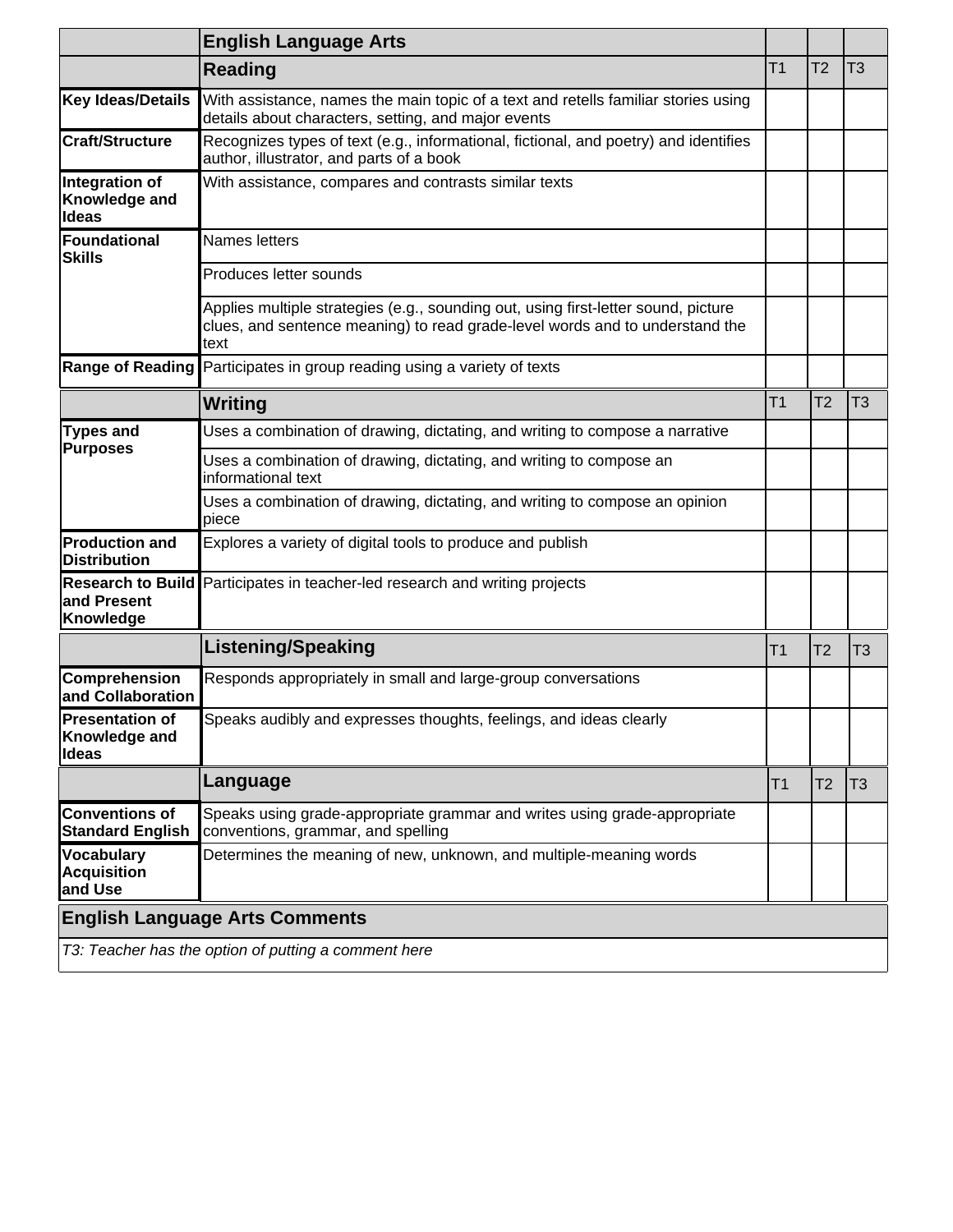|                                                      | <b>Mathematics</b>                                                                                                                                                                                              | T <sub>1</sub> | T <sub>2</sub> | T <sub>3</sub> |
|------------------------------------------------------|-----------------------------------------------------------------------------------------------------------------------------------------------------------------------------------------------------------------|----------------|----------------|----------------|
| Counting and<br><b>Cardinality</b>                   | Identifies numbers                                                                                                                                                                                              |                |                |                |
|                                                      | Counts to 100 by ones                                                                                                                                                                                           |                |                |                |
|                                                      | Counts to 100 by tens                                                                                                                                                                                           |                |                |                |
|                                                      | Counts and compares (more than, less than) to tell the number of objects in a<br>group                                                                                                                          |                |                |                |
| <b>Operations and</b><br>Algebraic                   | Understands addition as putting together and adding to                                                                                                                                                          |                |                |                |
| Thinking                                             | Understands subtraction as taking apart and taking from                                                                                                                                                         |                |                |                |
| Geometry                                             | Identifies and describes two- and three-dimensional shapes                                                                                                                                                      |                |                |                |
| <b>Number</b> and<br><b>Operations in</b><br>Base 10 | Works with numbers between zero and 20 to understand place value (e.g., 18 is<br>made up of 1 group of ten and 8 ones $18 = 10 + 8$ )                                                                           |                |                |                |
| <b>Math Practices</b>                                | Makes sense of problems and perseveres in solving them: students begin to build<br>the understanding that mathematics involves solving problems using concrete<br>objects and/or pictures                       |                |                |                |
|                                                      | Constructs viable arguments and critiques the reasoning of others: students<br>begin to develop their mathematical communication skills by explaining their own<br>thinking and asking questions in discussions |                |                |                |
|                                                      | Uses appropriate tools strategically: when solving a problem, students begin to<br>consider the available tools (e.g., objects and drawings)                                                                    |                |                |                |
|                                                      | Attends to precision: students begin to accurately calculate, measure, and<br>communicate with precise math language                                                                                            |                |                |                |

## **Mathematics Comments**

T3: Teacher has the option of putting a comment here

|                         | <b>Science</b>                                                            | <u> 11</u> | T2 | T3 |  |
|-------------------------|---------------------------------------------------------------------------|------------|----|----|--|
| <b>Content</b>          | Demonstrates an understanding of content and concepts in physical science |            |    |    |  |
|                         | Demonstrates an understanding of content and concepts in earth science    |            |    |    |  |
|                         | Demonstrates an understanding of content and concepts in life science     |            |    |    |  |
| <b>Process Skills</b>   | Observes common objects by using the five senses                          |            |    |    |  |
|                         | Communicates observations orally and through drawings                     |            |    |    |  |
|                         | Compares and sorts common objects by one physical attribute               |            |    |    |  |
| <b>Science Comments</b> |                                                                           |            |    |    |  |
|                         | T3: Teacher has the option of putting a comment here                      |            |    |    |  |

# **Art Progress Indicators**

 $\overline{\phantom{a}}$ 

| Area of strength   |
|--------------------|
| <b>Progressing</b> |
| IArea of concern   |

|            | ، ۱<br>--                                                 |  |  |
|------------|-----------------------------------------------------------|--|--|
| <b>Art</b> | Creatively expresses original ideas in a variety of media |  |  |